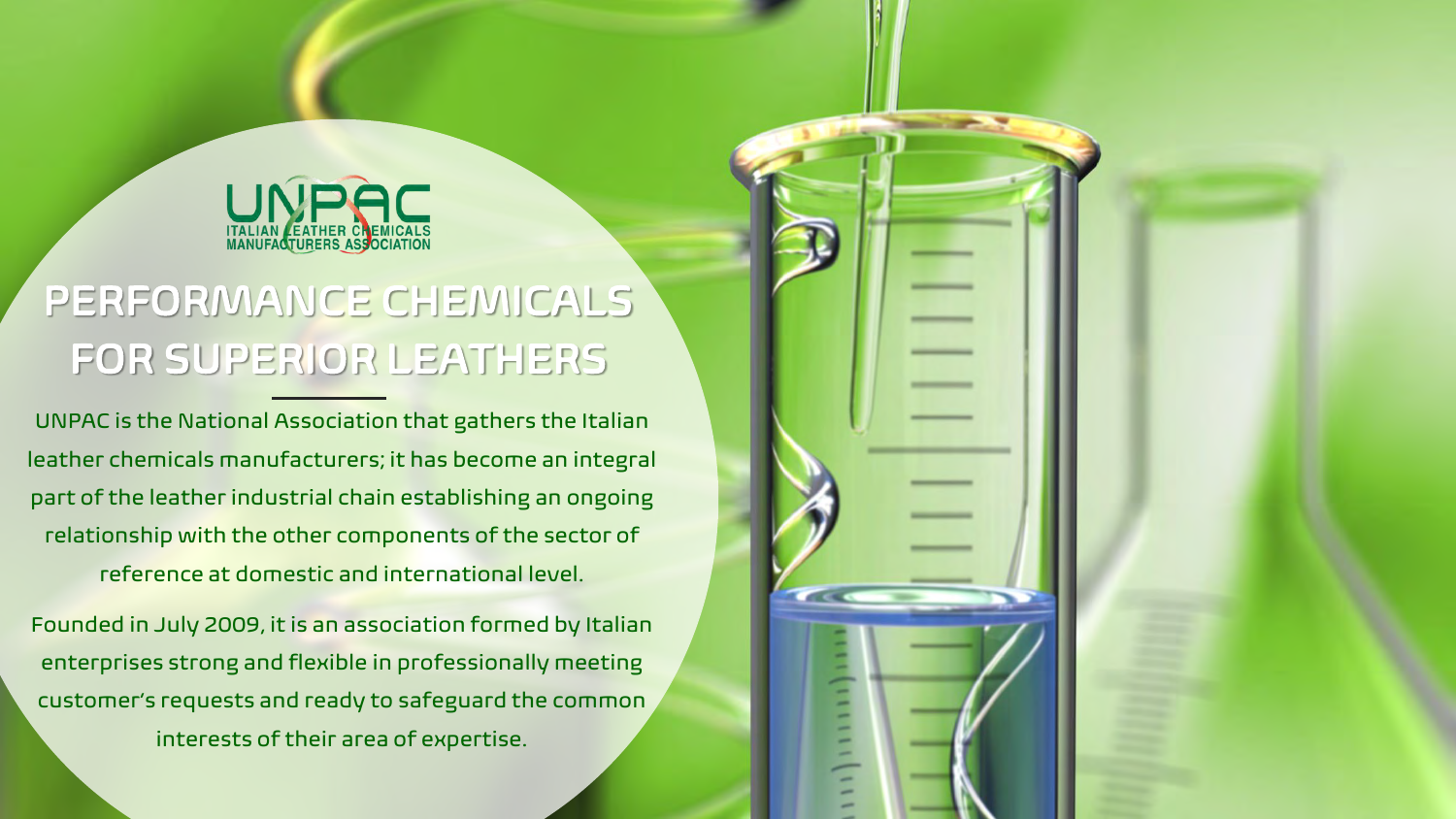#### **ITALIAN**

To face the issues of the international markets, UNPAC intends to give a common voice to the Italian enterprises which manufacture tanning auxiliaries that, in a system able to activate strong internal synergies for an open comparison with the other components of the industrial sector, contributed to consolidate the role of leader, internationally recognized, of the Italian industry of the tanning sector.

#### LEATHER CHEMICALS

The excellence in the formulation of customized chemical products is the result of the exchange of competences and of the support to the Italian and international tanning companies during process' stages; an experience that warrants productive capabilities in line with the most modern needs of sustainability and circularity. The proven experience in the daily activity of supporting the tanneries, aimed at overcoming customer's applicative issues, let our enterprises develop an excellent network of applicative labs, essential supports to warrant productions in keeping with high quality protocols internationally recognized.

#### **MANUFACTURERS**

Over 50 years of industrial history have strengthened the specialization of the Italian enterprises in realizing top formulates; the increasing demand of advanced articles, constant need in the manufacturing field, pushed our enterprises to a continuous commitment in investing in innovative technological solutions. UNPAC aims at amplifying the image of an industrial reality of excellence able to express unique innovation levels, while respecting the autonomy of single members.

#### **ASSOCIATION**

In a more and more competitive market, preserving history and patrimony of the industrial culture sharing the common needs of global promotion and productive flexibility becomes a priority; it is upon these bases that UNPAC intends to promote the Italian competences in the customized formulation of tanning-chemical auxiliaries towards the domestic and international tanning customers. The productive know-how and the support services offered ensure the highest quality standards.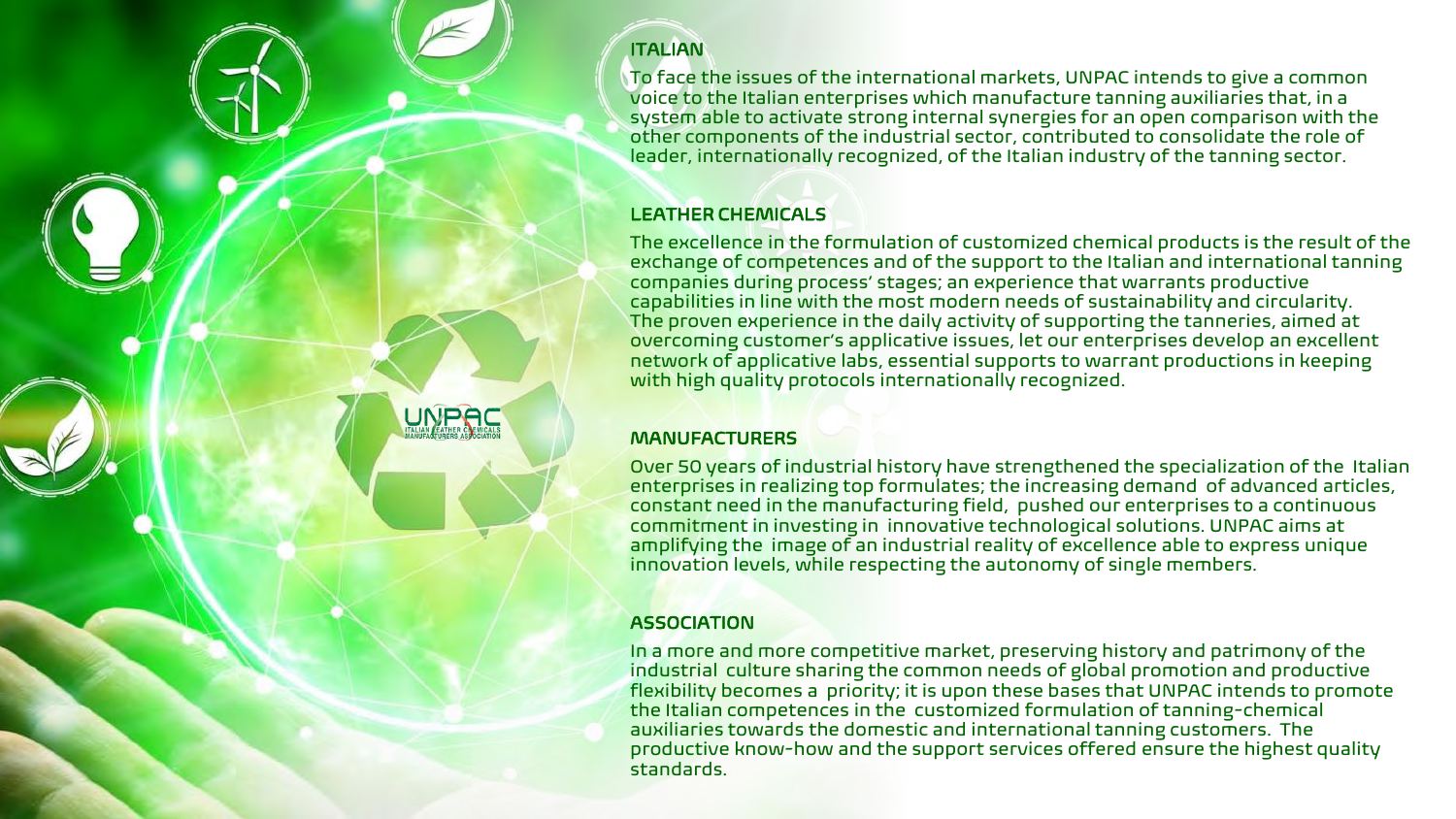

# ITALIAN KNOW-HOW WORLDWIDE EXPERIENCE

#### INNOVATION

The excellence in the formulation of dedicated chemical products is the result of the exchange of skills and support in the phases of the process with Italian and international tanning companies.

#### **QUALITY**

The production know-how and the support services offered guarantee the highest quality standards because they are the result of a close collaboration between supplier, producer and consumer.

#### **TECHNOLOGY**

The growing demand for cutting-edge items has pushed our companies to a continuous and constant commitment to investing in highly technological and innovative solutions.

#### R & D

Our proven experience has allowed us to develop an excellent network of application laboratories, essential supports to guarantee production according to high quality protocols.

#### **SUSTAINABILITY**

We promote Italian skills in the personalized formulation of chemical-tanning auxiliaries, with particular attention to the issues of corporate sustainability.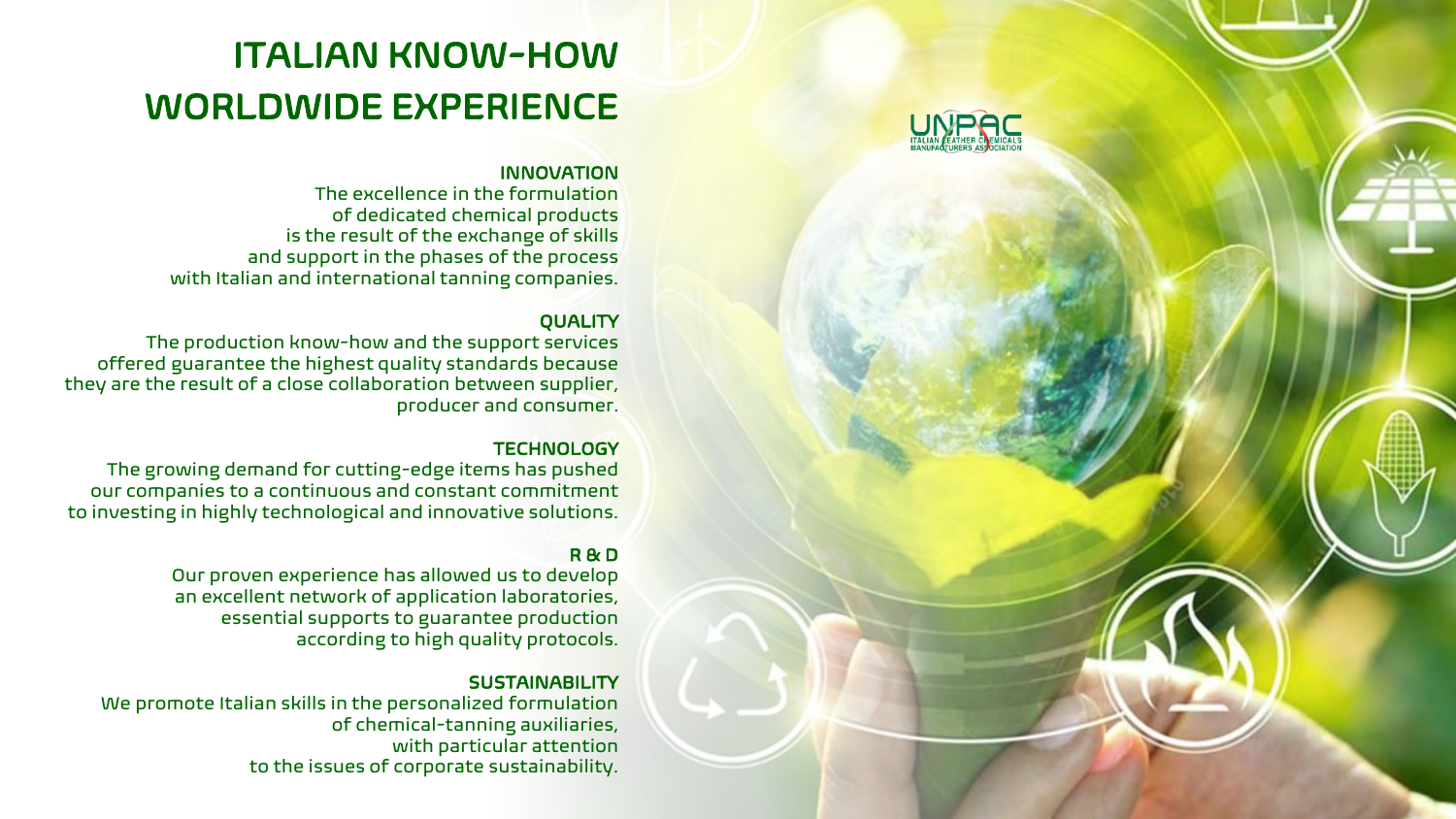

# ACTIVITIES **OBJECTIVES**

OUR MILESTONES

Value Chain Quality Environment Sustainability Innovation Standardization PCR – PEFCR - LCA Training Industry Economics Institutional Relations Communication & Social Events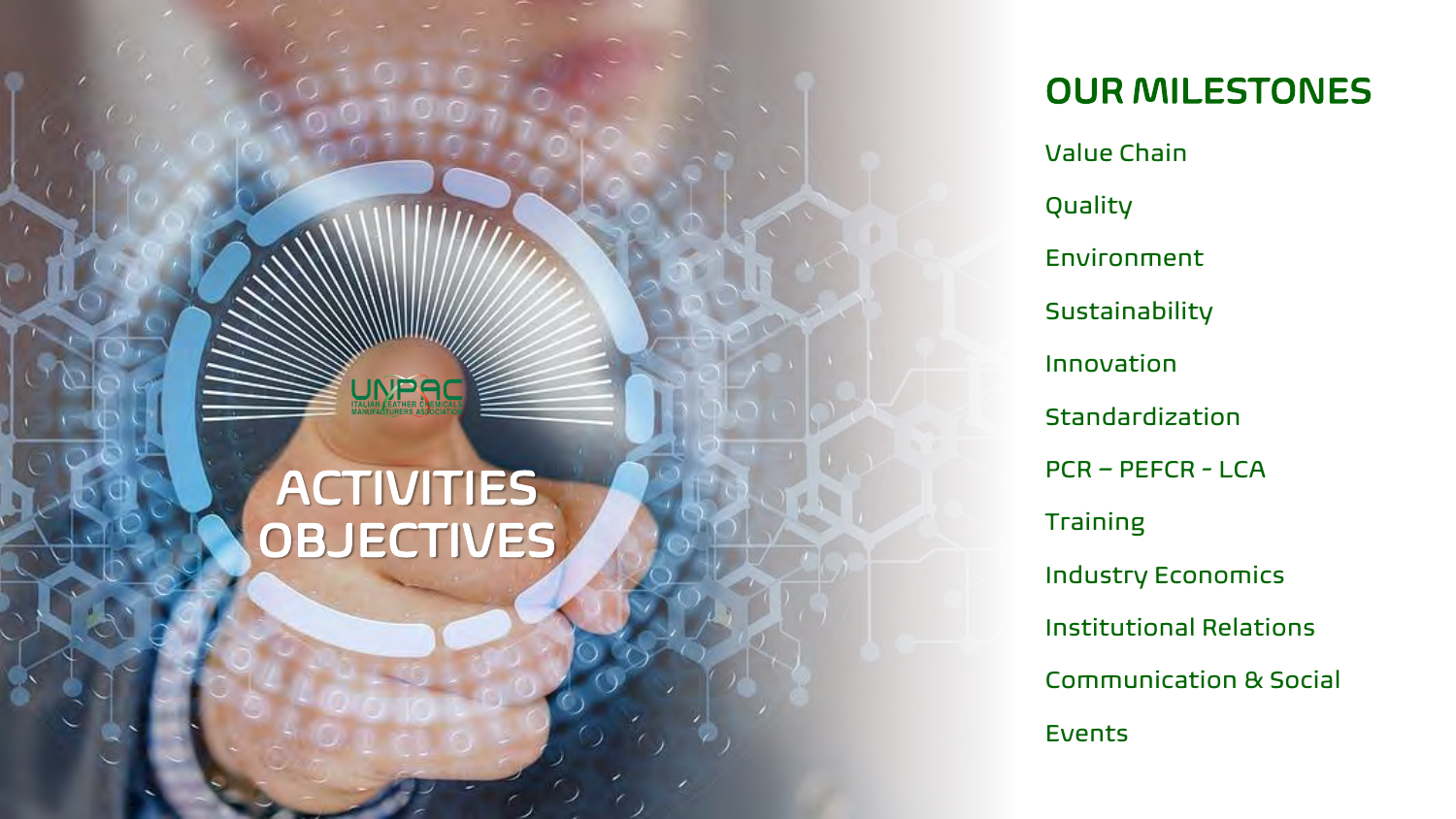# RØSSIMAPELLE CHEMISTRY > TRENDS > TECHNOLOGY > SUSTAINABILITY

#### Santa Croce sull'Arno June 2022 - A.W. 2023.24

#### Arzignano November 2022 - S.S. 2024

PROSSIMAPELLE is a moment of substantial confrontation between technicians and tanners for the verification of fashion trends and technological innovations, a real PHYSICAL and MULTIMEDICAL appointment, interpreting the artistic soul of leather, to enhance the know-how, becoming a material and visionary event, projected into the digital.

#### **MATERIAL**

because visitors can evaluate the skins and technologies on display, physically participating in the events in Santa Croce sull'Arno and Arzignano.

#### VISIONARY

because the new dimension of the event is also developed in the DIGITAL, with movies made by filming the skins on display and told, projecting the message of the exhibitors outside the physical boundaries of the event.

#### DIGITAL

the divulgation takes place through OUR SOCIALS, with a video showing the leathers developed by each exhibitor on the new trends, as a strategic objective is the push towards the subsequent digital participation of the visitor to the event.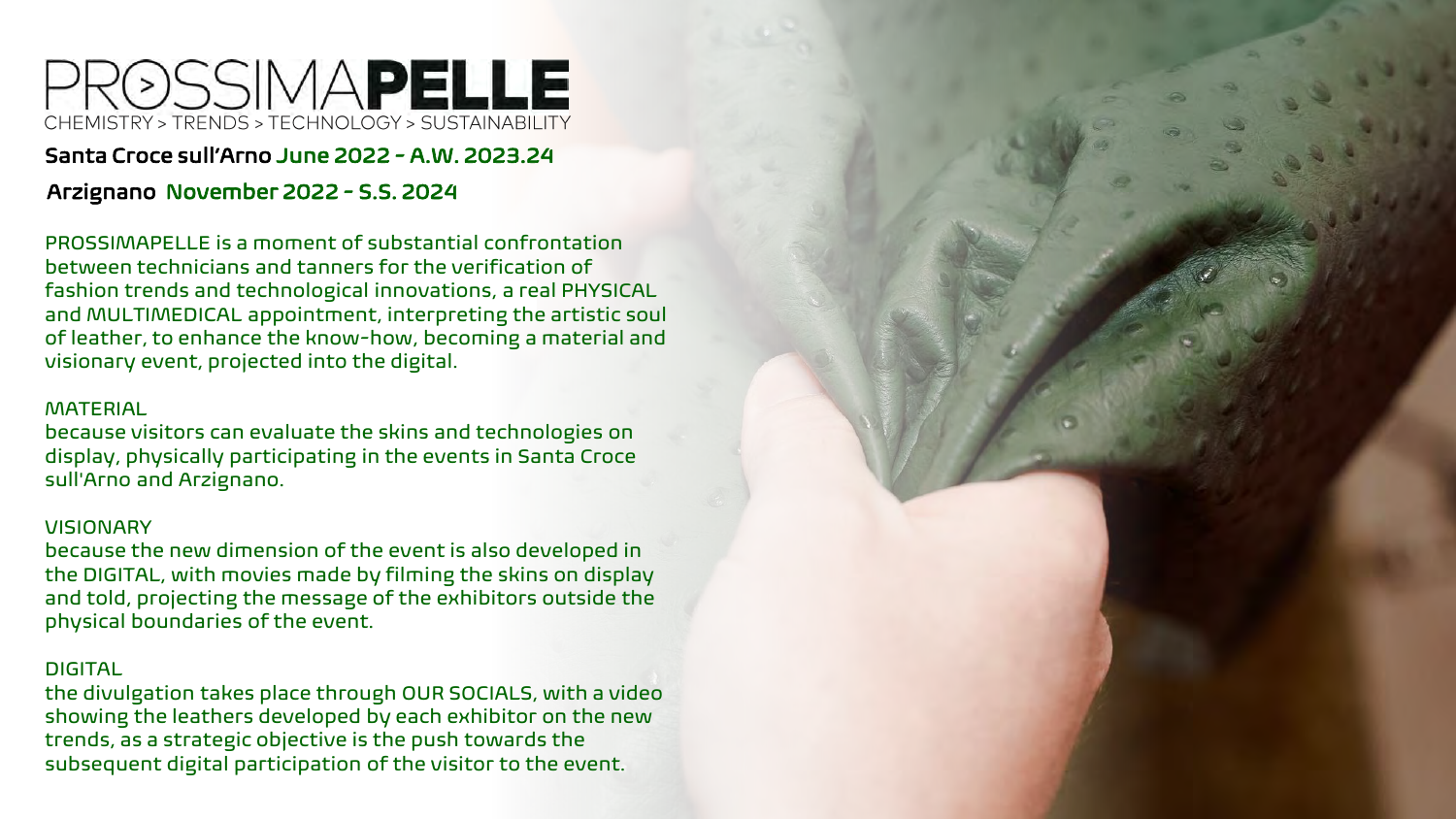# **EVERYDAY** EVERYWHERE

Web gateway updated just-in-time 365 days a year, allows the visitor to consult the most important and complete database of italian suppliers for tanneries.

Consulting and analyzing the contents of the gateway allows you to stay constantly up-to-date on the latest technologies, in order to produce high added value leathers.



# **ITALIAN TANNERY SUPPLIERS ETHINK YOUR SUSTAINABLE LEATHERS**

What are you looking for? **Search by COMPANY - KEYWORD - PRODUCT** 

**LEATHER CHEMICALS**  **TANNING MACHINERY PLANTS** 

**LABORATORY EQUIPMENTS** 

**ACCESSORIES SPARE PARTS** 

**SERVICES ASSOCIATIONS**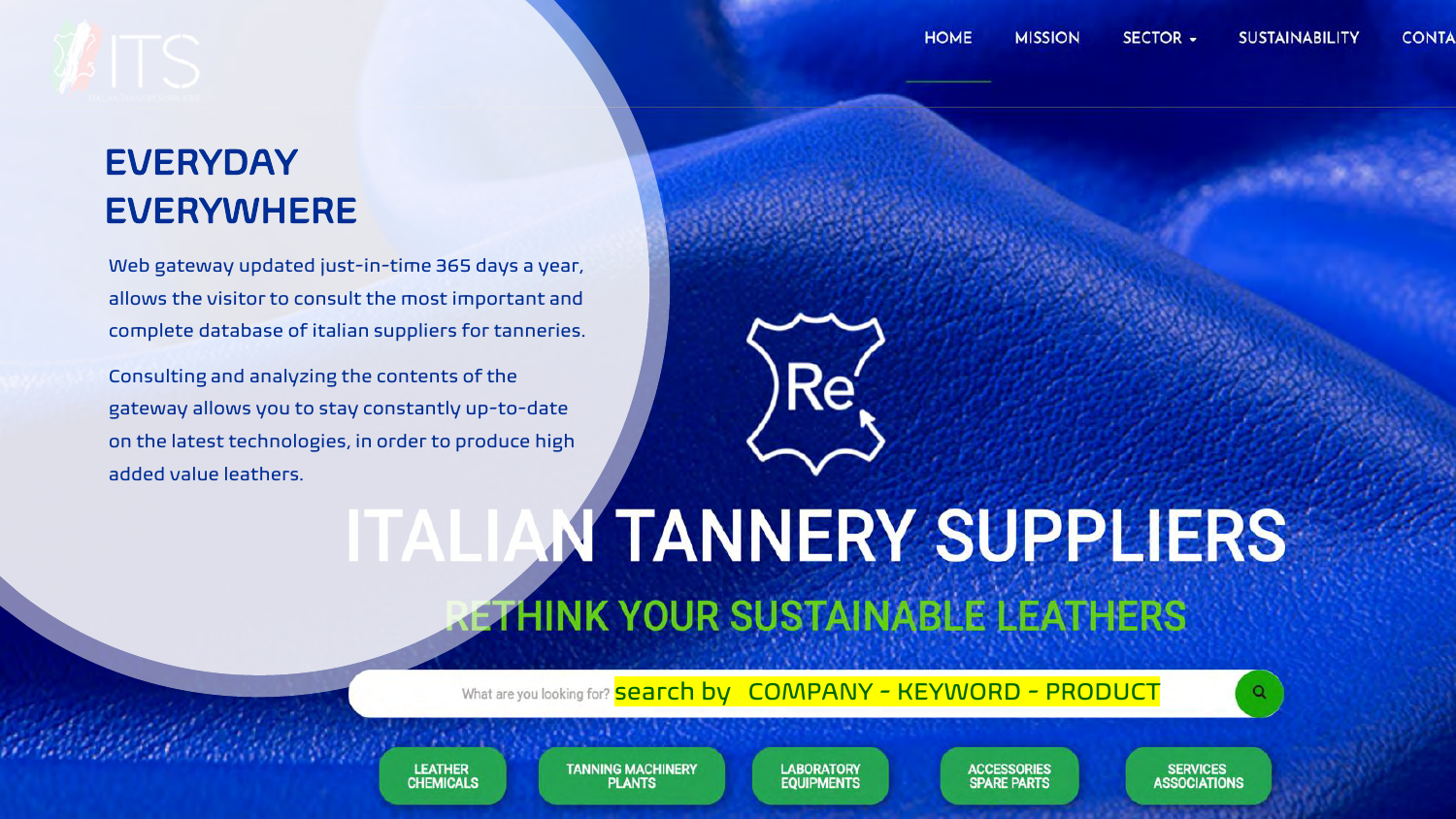# SOCIAL COMMUNICATION PARTNERSHIP

#### PERFORMANCE CHEMICALS NEWS

Column on Linkedin profile to communicate news and excellences of the associated Companies



# **CONTRIBUTORS**



## WE SUPPORT AND PROMOTE





# $\Omega$  $\varpi$  $|\mathbf{in}|$  $\boxed{\textcircled{\;}}$ @Prossimapelle @Unpac

# $\mathbf{f}$ @Italian Tannery Suppliers